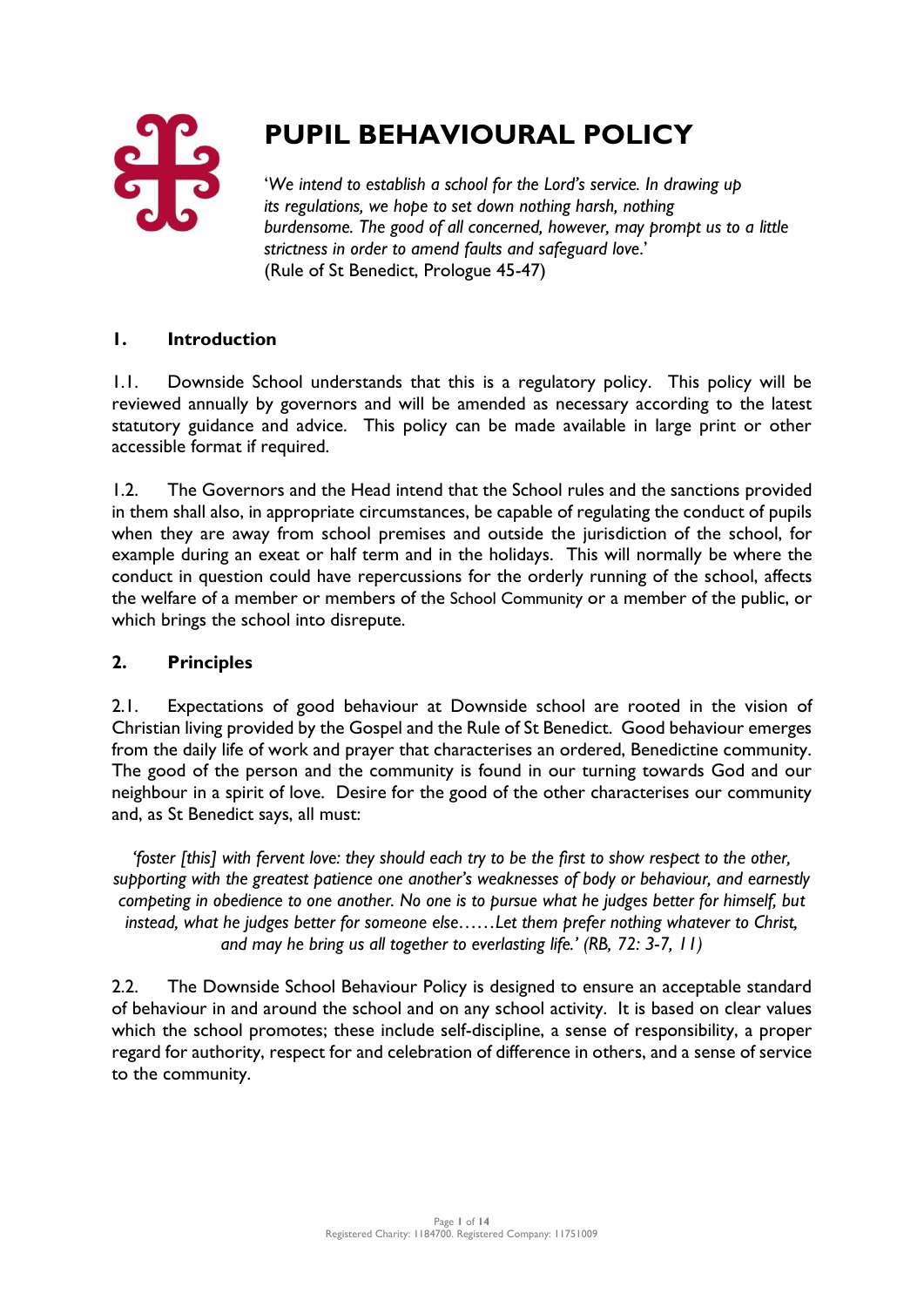It places emphasis on the positive behaviour to be expected and rewarded, as well as prevention of what is unacceptable

2.3. At its heart is the promotion of a good learning and teaching atmosphere in which all pupils can realise their potential. The establishment of a good teacher / pupil relationship is central to working effectively with all pupils. Teaching which exhibits differentiation, mutual respect and effective classroom management is conducive to building and maintaining good relations between staff and pupils. Similarly, positive, properly managed behaviour within Houses is the key to good relations between pupils and staff, as well as between pupils themselves.

2.4. It is the aim at Downside School that all pupils grow in love, knowledge and wisdom, and become a source of good for themselves and others. Every pupil is encouraged to develop a personal relationship with Christ and is supported to become a mature, caring and responsible Christian adult. Pupils are encouraged to develop virtues such as courtesy and consideration, kindness and compassion, forgiveness and love.

2.5. The policy safeguards and promotes the welfare of all pupils, protecting them from all kinds of discrimination and harassment. It recognises the duty of the school to promote race equality and to take action to tackle inequalities and discrimination of any kind that are identified. It relies on a culture of mutual respect between parents, pupils and staff, and it has been drawn up in consultation with the school community. It will be subject to regular review.

2.6. The Behaviour Policy has five elements:

- Living at Downside
- Expected Behaviour at Downside School a code to be promoted, taught and enforced
- A System of Rewards for Achievement, Effort and Good Behaviour
- Sanctions Policy
- A Statement of Roles and Responsibilities

It is important that this policy be read and applied in conjunction with other school policies and programmes, published separately in the Staff Handbook.

Specifically these are as detailed below: School Policies

- Anti-Bullying Policy
- Child Protection and Safeguarding Policy includes 'Worries and Complaints a pupil's guide'
- Concerns and Complaints Policy
- Expulsion, Removal and Review Policy for procedures relating to appeal against Expulsion
- Physical Restraint Policy
- PSHEE Policy

The policies listed above are available from the school's website <https://www.downside.co.uk/downside-school/parent-information/policies/>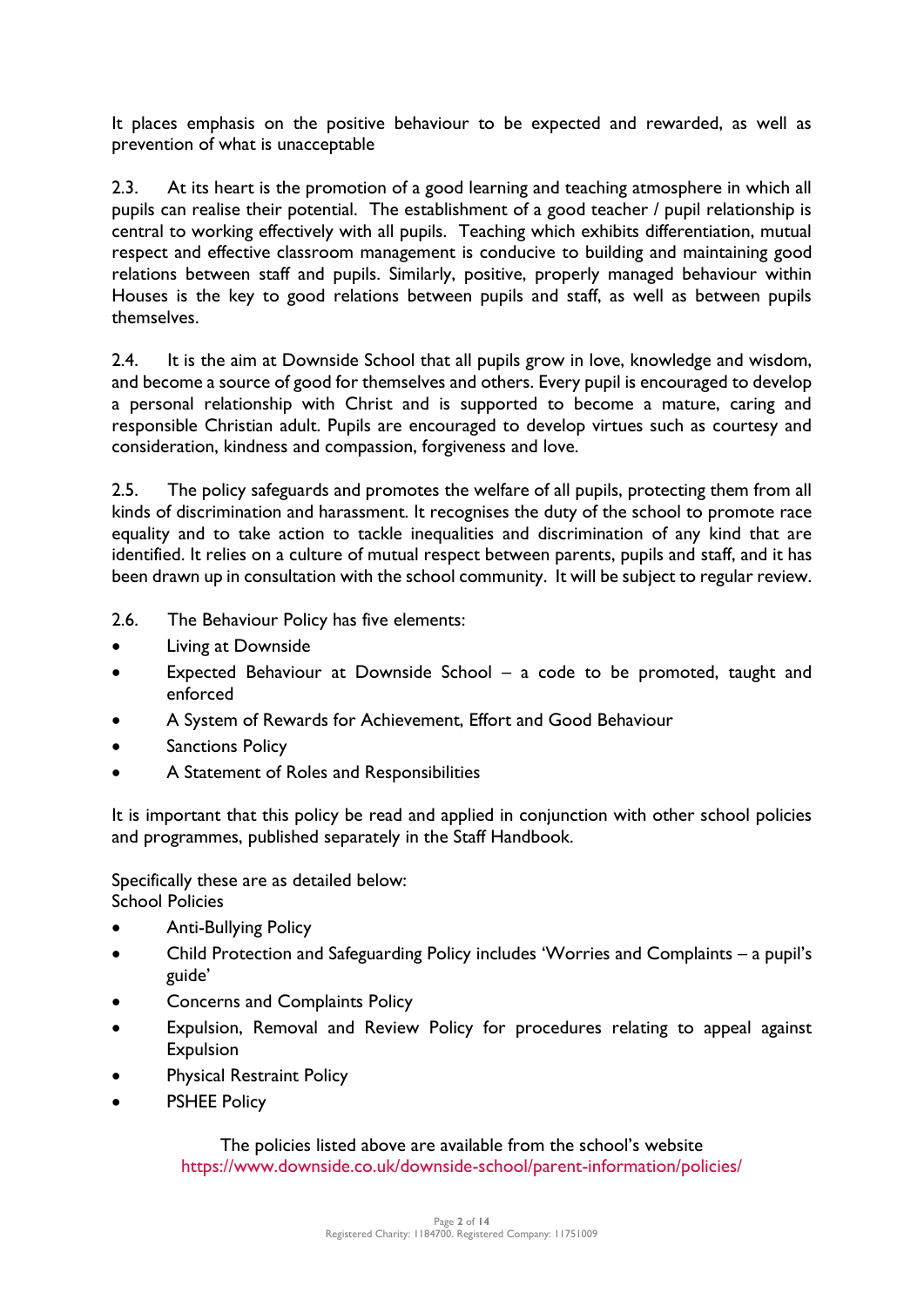School Rules and Regulations Standard Operating Procedure which includes procedures relating to Alcohol, Anti-Smoking and Vaping, and Drugs and Substance Abuse and Search and Confiscation.

The policies listed above are available on request from the Deputy Head.

2.7. There is a legal duty under the Equality Act 2010 to make reasonable adjustments for pupils with special educational needs and disability (SEND). Teachers are made aware of the special needs of pupils. Strategies for support are coordinated through the Learning Support Department in accordance with the Learning Support Policy and communicated to teachers to ensure that the necessary reasonable adjustments are made when teachers are managing the behaviour of disabled pupils or pupils with special educational needs. The school liaises with other agencies where there is specific requirement. E.g. Educational Psychologist. If a pupil's behaviour is such a cause for concern that it is not possible for them to continue their education at Downside, the school offers help to them and their families to move to a suitable alternative school. These can be found on the parent portal or on the Information drive in school.

# **3. Living at Downside**

'*Let no-one follow what seems good for himself, but rather what is good for another*.' (The Rule of St Benedict, Chapter 72.)

3.1. The highest values are love of God and love of neighbour. As 'a school of the Lord's service', Downside is a place where you come to learn and to work. St Benedict tells us that 'idleness is the enemy of the soul': the better the work, the more satisfying your life will be.

3.2. Gratitude is due to God, who has given us the things of this world for the service of one another and for his glorification. Take pride in keeping the school tidy and clean, and be environmentally aware.

3.3. Courtesy is expected of everyone at Downside. Respect is due to younger pupils as much as to your elders.

3.4. Friendliness and respect have long distinguished the relations that exist between adults and pupils at Downside. Downside pupils are particularly noted for the open and spontaneous way in which they greet adults. Everyone at Downside should be addressed with courtesy and with the correct title. In that way they will conform to the Rule, which says: '*They should try to be the first to show respect for each other*.' (RB63,17)

# **4. All Staff**

4.1. All staff, irrespective of their role, should be addressed by their surname and appropriate title, e.g. Dr N., Mr N., Mrs N., Miss N,Ms N., Father N., Dom N., or Reverend N.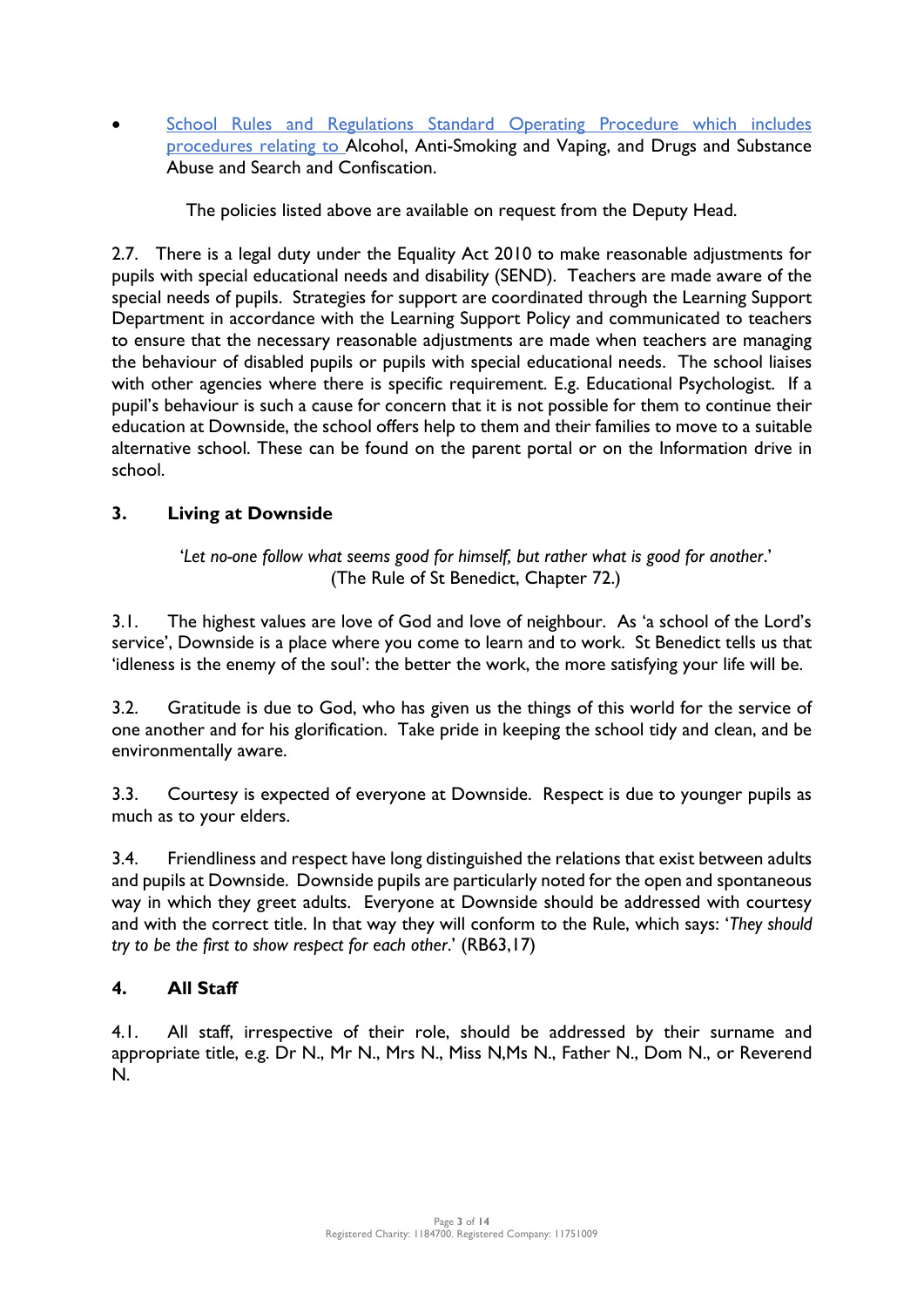# **5. Pupils**

5.1. Pupils should normally be addressed by their Christian or Forenames.

5.2. Good manners and mutual respect should guide all behaviour towards others which may include opening doors for others, standing back and allowing other people to pass, walking calmly around the school and acknowledging other members of the community as you pass them.

5.3. If visitors to the school seem to be lost or are unaccompanied, be quick to greet them and take them to a member of staff or the school's Reception. Remember to treat visitors with consideration and friendliness, not only when they are on their own but also when they are in the company of the Head or a member of staff. Call to mind Our Lord's words: 'I was a stranger and you welcomed me.' (Mt. 25:35)

5.4. Good manners are especially noticeable when the school is gathered in large numbers at Mass or the Head's Assembly, when it forms an audience at debates, in the theatre or on the playing fields. Appropriate behaviour and reverence in the Abbey Church is particularly important. St Benedict tells us that the oratory must be 'simply a place of prayer' (RB 52). Avoid unnecessary noise or conversation in the Abbey Church, where the only sounds should be those of praise. Each person is responsible for ensuring that others are free to use the Abbey Church for prayer.

5.5. Dressing well is a mark of self-respect and shows consideration for others. Take pride in wearing the school uniform properly. Casual clothes worn during free time must be appropriate for a school setting and not make others feel uncomfortable.

5.6. Respect is due to other people's property. Any misuse of others' belongings destroys the trust that is essential for a peaceful community. Always report suspected instances of vandalism or stealing, so that trust can be maintained.

5.7. Bullying causes serious distress, and is an affront to Our Lord's command: 'Whatever you wish that men would do to you, do so to them.' If you are being bullied, do not hesitate to turn to others for help: bullying flourishes where there is fear and secrecy.

# **6. The Downside Rule**

6.1. The priority of a Gregorian is duty to others. They are obliged to act with courtesy and common sense for the good of the community. Any behaviour that causes discomfort, distress or danger does not conform to the rule.

# **7. Expected Behaviour at Downside School**

7.1. Downside School is a community where the welfare of all is protected and promoted. To this end certain standards of behaviour are expected of all pupils in and around the school, and on any school activity or trip. These expectations are promoted and reinforced, within the overall school behaviour policy, by a system of rewards and sanctions.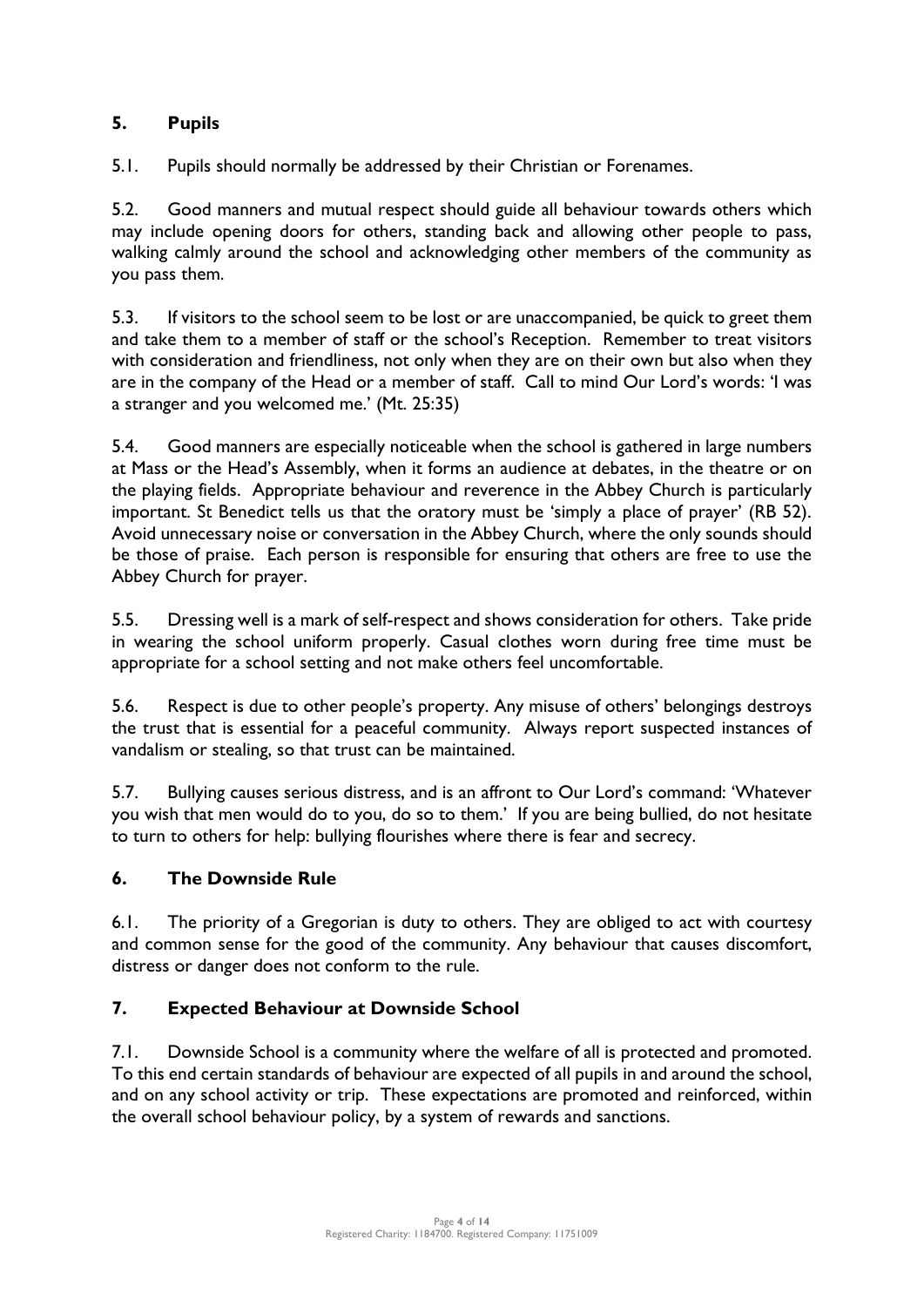#### 7.2. We expect everyone to:

#### **Show respect for others**

- Show good manners, tolerance, regard for authority and for individual privacy
- Celebrate difference and diversity in others
- Show respect for the Catholic beliefs and practices and those of other Christians, together with respect for the Abbey Church, and for those of other faiths and of those with no faith.
- Follow and support the school's anti-bullying policy
- Avoid bad language and any behaviour which might cause offence

#### **Strive for self-respect**

- Be trustworthy, honest and tell the truth
- Attend and be punctual at all school obligations
- Keep yourself safe and healthy by proper appreciation of risk, by regular exercise and by avoiding harmful substances
- Be self-disciplined and committed
- Take pride in your appearance

#### **Make a positive contribution**

- Take pride in your membership of the School and be an ambassador
- Engage with and commit to a wide range of activities
- Think how you can serve the school community
- Participate in decision-making about how the school is run
- Support activities to help serve the wider community outside school

# **Enjoy and achieve at School**

- Value achievement
- Take responsibility for your own learning and academic progress
- Help promote a positive learning atmosphere in the classroom and elsewhere
- Develop your own skills and interests by full participation in co-curricular activities
- Prepare yourself for life after school by developing good work habits and social skills
- Be a reflective individual
- Maintain a growth mindset

# **Respect property and the environment**

- Respect the property of others
- Look after the fabric and property of the school
- Consider sustainability and our joint responsibility for the stewardship of the school and wider environment
- Respect other people's working and living environment by avoiding undue noise
- Avoid dropping litter and pick it up when you find it.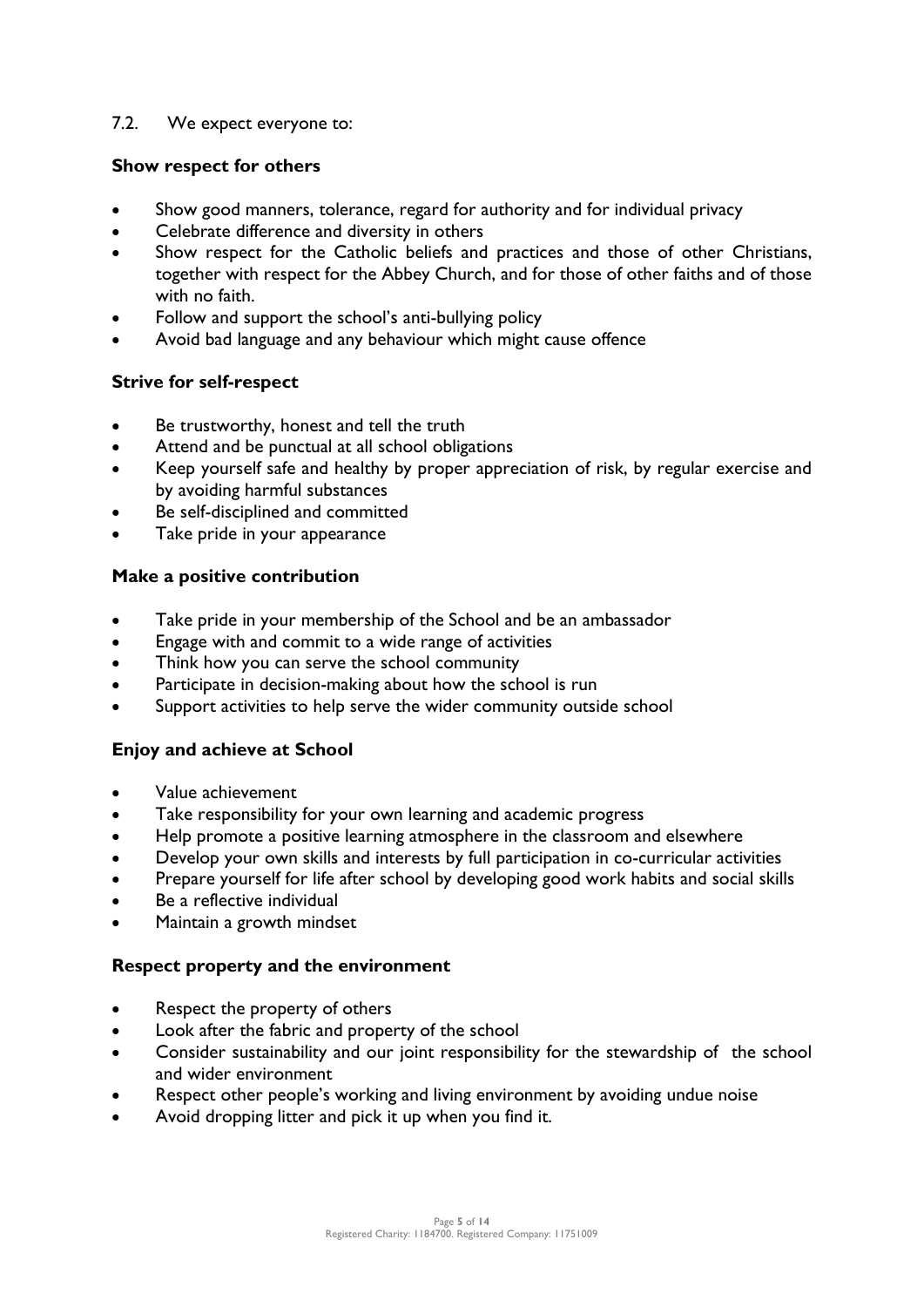The school recognises that where challenging behaviour is related to a pupil's disability, use of positive discipline and reward methods may enable the school to manage the pupil's behaviour more effectively and improve their educational outcomes.

# **8. A system of rewards for achievement, effort and good behaviour**

8.1. It is important to establish a culture in which praise and encouragement far outweigh the frequency of punishment and admonition. Rewarding pupils for achievement, effort and positive behaviour not only in the classroom but also in the Houses motivates them and creates the best climate for them to develop as rounded human beings. The school wishes to take pride in celebrating the success of its pupils and in communicating this success to them and to their parents and/or carers.

8.2. A system is in place to promote rewards for achievement, effort and behaviour. The general practice of classroom and pastoral management involves rewards being given to pupils. These include:

- Frequent reminders in staff meetings of the importance of celebrating success, and of verbal and written praise and encouragement
- Verbal praise, written remarks about good work, sending pupils to the tutor, HsM or the Head / Senior Staff for praise
- Award of merits and distinctions for examples of academic excellence or in recognition of outstanding behaviour (see separate procedures – Appendix 1)
- School prizes and awards for all kinds of achievement
- Awards made by the Head at assemblies, including Head's Commendations and Benedictine Values Awards
- Regular communication to parents of 'good news' and specific rewards

Specific rewards by House or School:

- House Half-colours, Colours and Caps
- **Trophies**
- School and House Merits
- Games Half-colours, Colours, Caps
- **Prizes**
- It will be the responsibility of the Senior Leadership Team to monitor the efficacy of its system of rewards.

8.3. As pupils accumulate academic merits that are recorded on the school's database, they contribute to a House competition for the 'Sweats Cup'. The cup is awarded towards the end of the academic year on Prize Day, with a Whole House Supper being the prize for the competition.

8.4. In addition, each Half Term, Head's Commendations are awarded to pupils who excel in their academic work and certificates are awarded at the Head's assembly. Pupils who demonstrate outstanding service and Benedictine values, above and beyond expectations are awarded the Head's Benedictine Values Prize.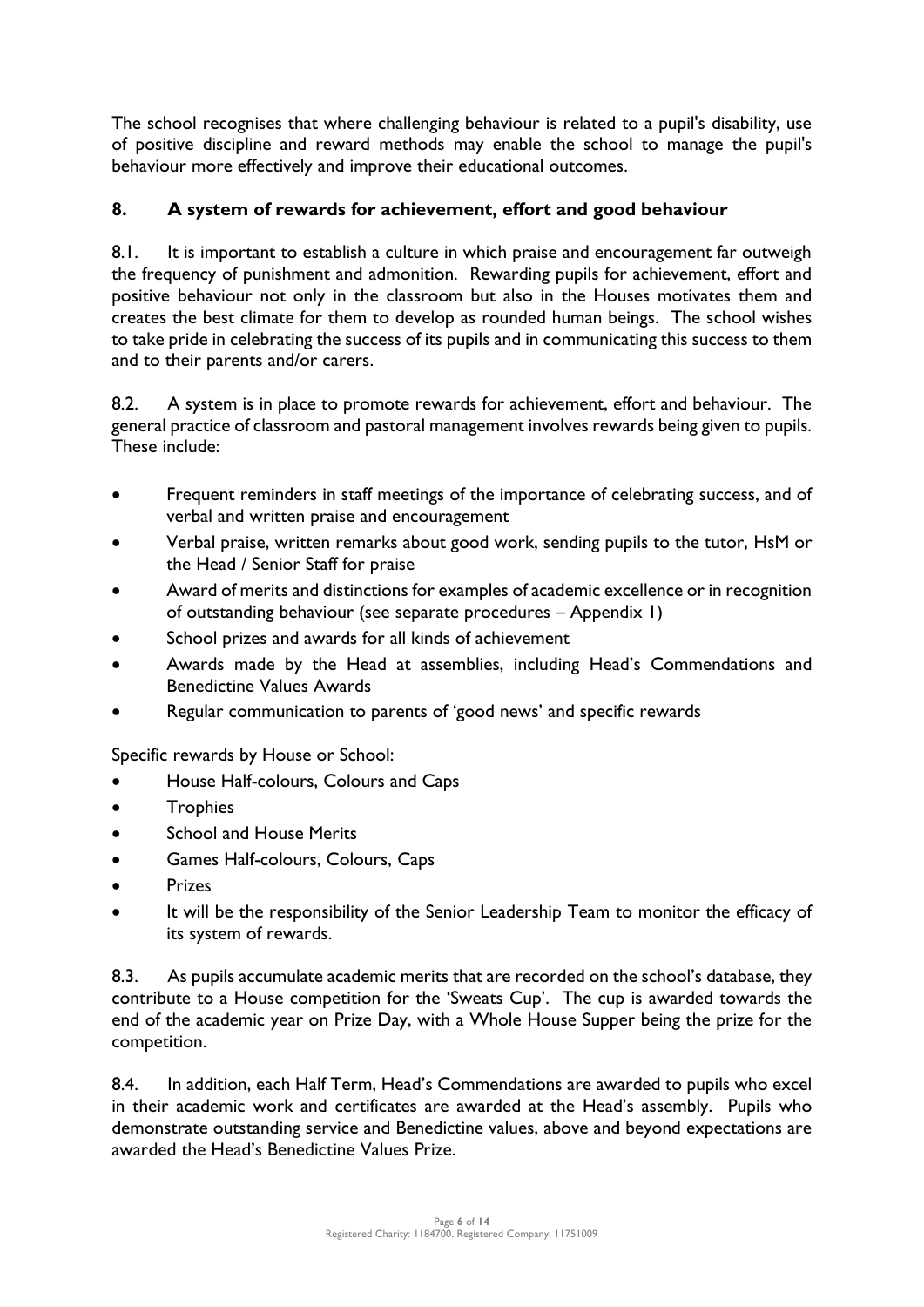# **9. Subject Support**

9.1. Subject Support is designed for those pupils who have fallen behind with their work and who would benefit from an additional period of supervised support. It is not used to punish poor behaviour or inappropriate conduct. Subject support is available for all pupils but for some individual pupils attendance may be made compulsory by the Subject teacher, tutor, Academic Leadership Team or Deputy Head. Although these Subject Support arrangements are not themselves a disciplinary sanction, unauthorised absence will attract such a sanction (normally an academic weekday detention in the first instance).

# **10. Sanctions policy**

'*To be loved more than to be feared*' (The Rule of St Benedict, Chapter 64:15)

10.1. At Downside, we aim to foster self-discipline among the pupils. Often a word of admonition from a member of staff will be sufficient to modify unwanted behaviour (see Appendx 1). However, in more serious circumstances, there is a range of sanctions which may be used. A number of other policies and procedures also deal with the possibility of sanctions, namely: The Rules and Regulations Standard Operating Procedure, encompassing sanctions related to Alcohol, Drugs and Substance Abuse, Anti-Smoking and Vaping as well as the Physical Restraint Policy.

10.2. Under normal circumstances a clear distinction is made between minor and more serious offences, e.g. problems with pupils' classroom behaviour should be initially dealt with by the class teacher, and then, if necessary by the Head of Department / Faculty.

# **The school discourages the punishment of a whole group unless this is unavoidable or genuinely appropriate.**

# **The school explicitly forbids the use of corporal punishment by any person - staff or pupil – within the school community**

# **11. Referral to Tutor**

11.1. Pupils who are starting to give minor cause for concern either in class or in another school activity should be brought to the attention of their tutor and House Master or House Mistress (HsM). In the first instance, any such behaviour should be dealt with by the teacher and the tutor; the HsM may also wish to speak with the pupil. Teachers and Tutors will use their discretion as to whether or not to resolve the matter through discussion and remonstration, or by use of further disciplinary sanctions. It is recognised that supportive measures are often the most effective in preventing poor behaviour and we take a holistic approach to dealing with behavioural issues, taking into account both the pastoral and academic needs and challenges of each individual.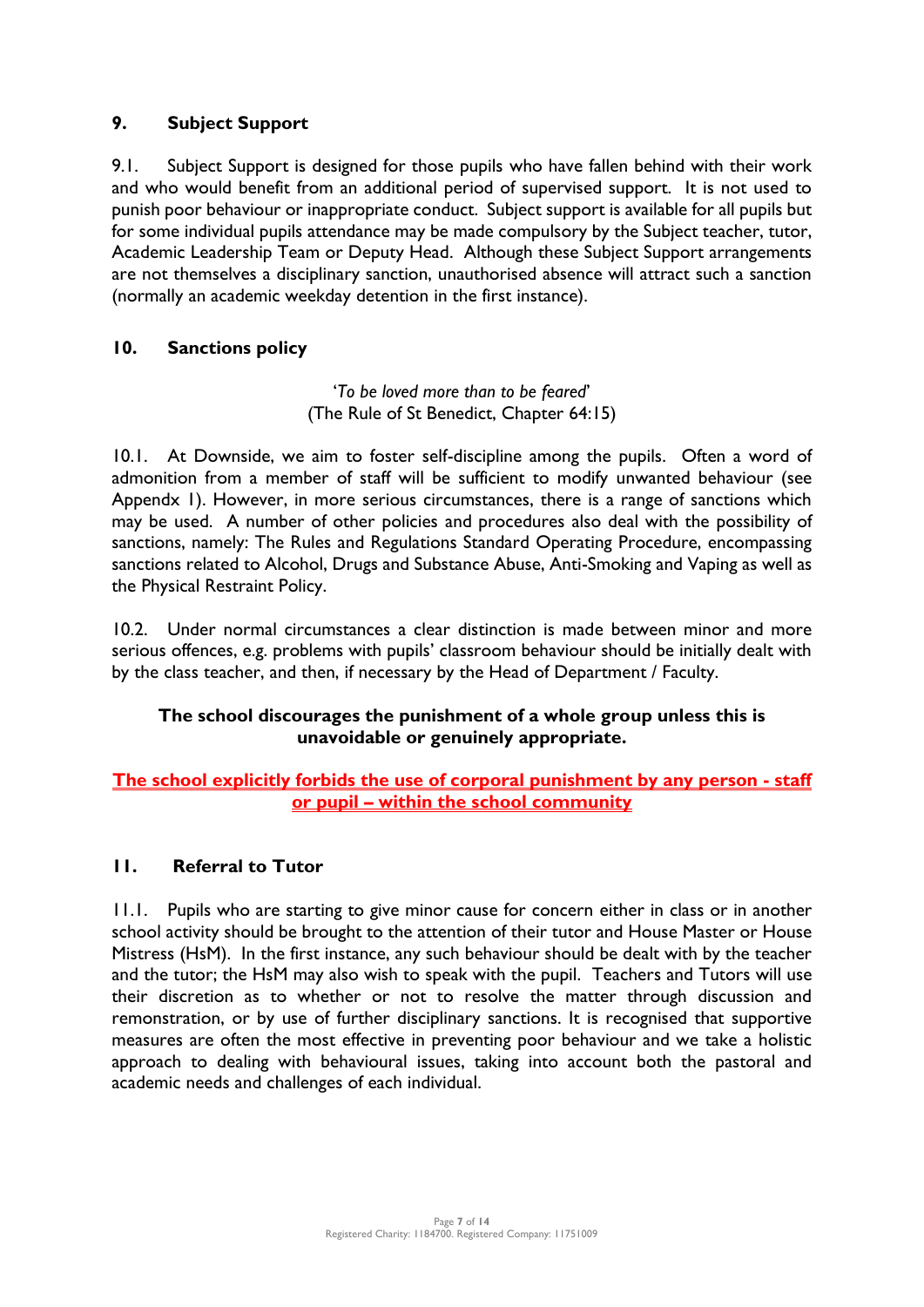# **12. Minor Offences**

12.1. Pupils who commit minor offences will be awarded a demerit, either academic or pastoral, on iSams which is monitored by the tutor and HsM.

12.2. Failure to complete work will result in a weekday academic detention which will be recorded onto iSams. The detention is a time for the pupil to catch up with the work missed.

12.3. A weekday detention takes place in the Supervised Study room at 5pm or 5.30 pm. A pupil must attend tutor period first, if relevant to their timetable. The detention lasts for 30 minutes.

12.4. A weekday detention may be extended to 1 hour depending on the severity of the offence.

12.5. The member of staff issuing the detention is responsible for communicating with the pupil about the reason for the detention, the time and the work set.

12.4 Tutors are responsible for keeping the HsM and the parents informed of pupils who are of concern.

# **13. Saturday Detention**

13.1. Failure to attend a weekday detention will result in an escalation to a Saturday evening detention.

13.2. The Heads of Faculty, Academic Leadership Team or Deputy Head can issue a Saturday evening detention (1 hour or 2 hours) to a pupil who is significantly behind with academic work or whose behaviour affects their own learning or the learning of others.

13.3. The HsMs or Director of Pastoral Care can issue a Saturday evening detention (1 or 2 hours) for repeated minor offences or a significant offence, such as missing a sign in, being out of bounds or for poor behaviour.

# **14. Serious Offences**

14.1. Staff must always record onto MyConcern, a report of any of the following serious incidents before taking disciplinary action - any allegation, admission or suspicion of: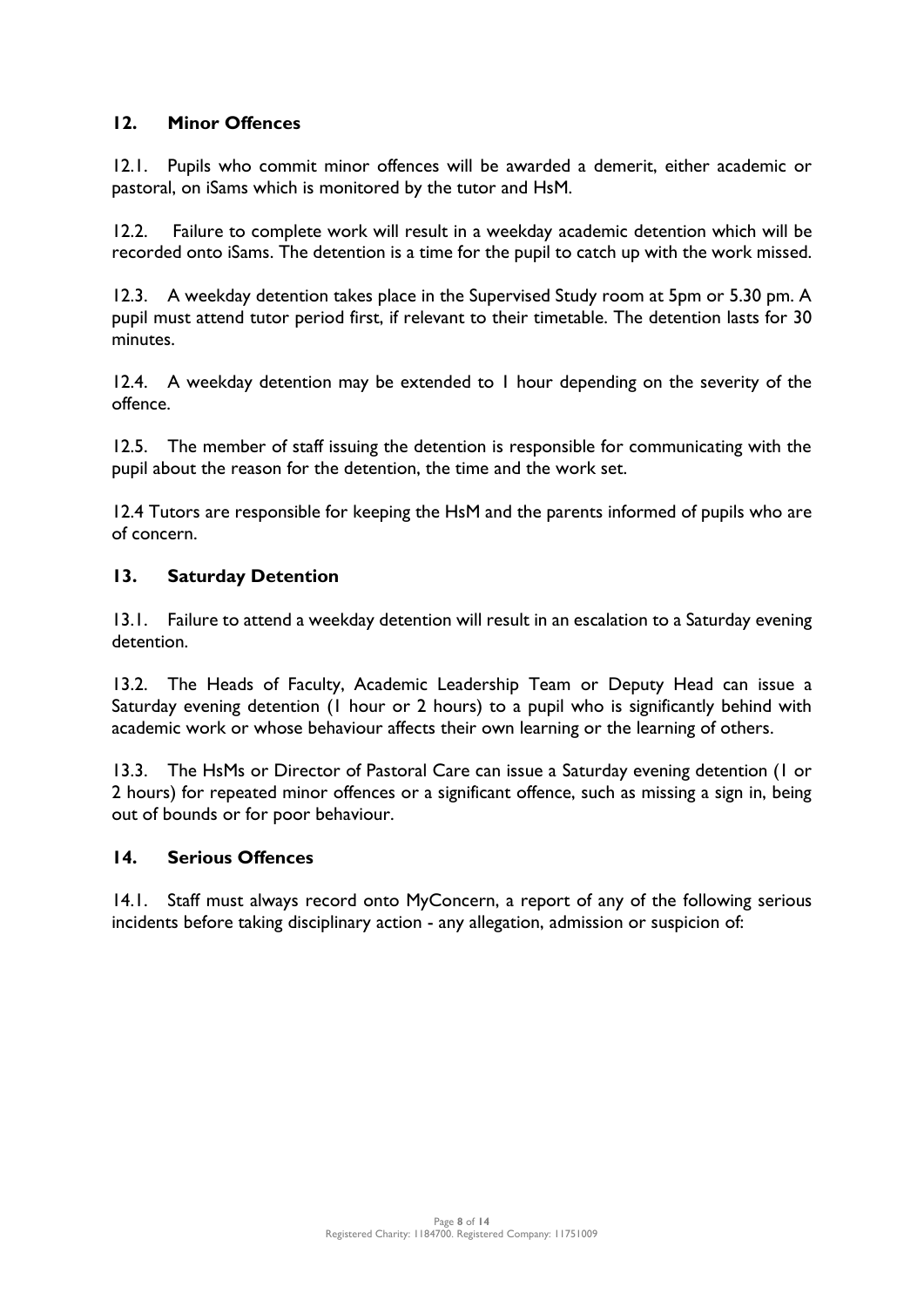- drug abuse
- alcohol abuse
- smoking
- thefts of items of significant value
- **bullying**
- significant fights
- mob behaviour
- sexual harassment
- sexual misconduct
- misbehaviour on an outing
- breaches of health and safety, particularly related to Covid-19

14.2. The Director of Pastoral Care or Deputy Head, in agreement with the HsM, will issue a sanction for a serious offence, such as a breach of the alcohol policy, for repeated poor behaviour or for a serious incident of poor behaviour and record the sanction and stage onto a database. Sanctions will be issued in line with the relevant policies and may follow a staged process with the aim of deterring further repeated poor behaviour. In the case of a very serious offence, the Deputy Head may suspend the pupil with immediate effect pending a Disciplinary Meeting.

| <b>Stage</b> | <b>Process</b>                                              |
|--------------|-------------------------------------------------------------|
| Stage I      | 3 day gating and 1 two hour Saturday detention.             |
|              | The HsM will notify parents.                                |
| Stage 2      | 7 day gating and 2 two hour Saturday detentions.            |
|              | The HsM will notify parents.                                |
| Stage 3      | 2 day Internal Suspension. The Director of Pastoral Care or |
|              | the Deputy Head writes to parents or guardians, inviting    |
|              | them to a meeting.                                          |
| Stage 4      | 3 days External Suspension (to stay with parents or         |
|              | guardians) and a contract on return to school. The Deputy   |
|              | Head will write to parents and invite them to a meeting to  |
|              | discuss and agree the pupil contract                        |
| Stage 5      | The Head will consider further action. This may involve the |
|              | pupil being expelled or removed from the school.            |

# **15. Behavioural Referral Procedures**

15.1. Referral to Line Manager - If a pupil's behaviour is causing grave concerns to a particular teacher, the matter should be raised with their Head of Department / Faculty and the pupil's tutor and HsM with a view to devising strategies to resolve the issues that are leading to the problem.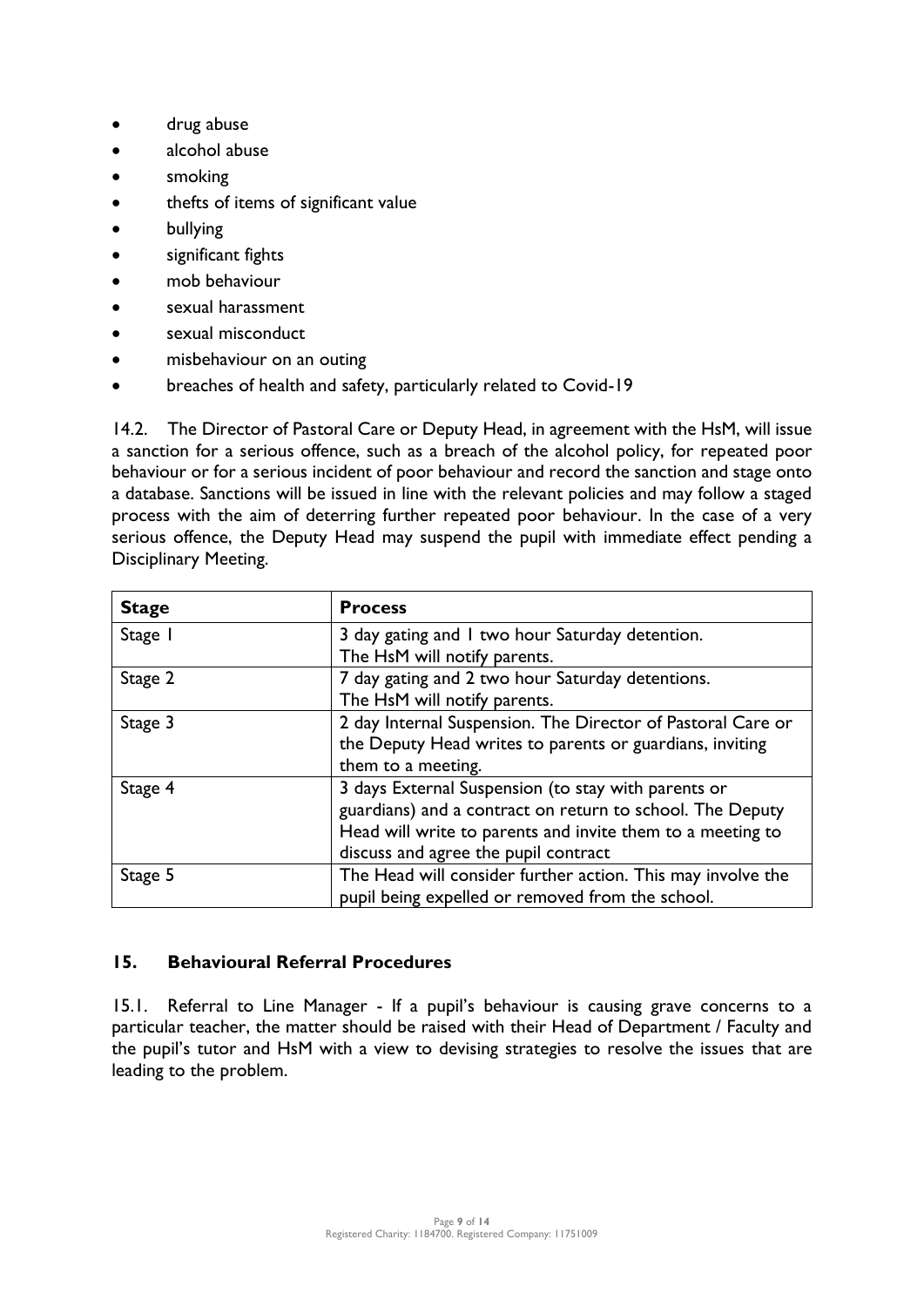15.2. If the problem persists after this, it may be appropriate to involve the Deputy Head / Director of Pastoral Care. Referrals should be recorded onto MyConcern by the teacher.

15.3. In cases where a pupil's behaviour is such that it is having a seriously deleterious effect upon the conduct of a particular lesson, the pupil may be sent to the On-Call room which is determined by the Head of Faculty.

15.4. Meeting with Director of Pastoral Care or Deputy Head.

15.5. If the behaviour of a pupil does not improve or there is a significant incident, the pupil will be referred to the Director of Pastoral Care or the Deputy Head (see serious offences above).

15.6. Weekday Detention- Teachers and pastoral staff may issue a weekday detention and record onto iSams. It takes place in the Supervised Study room for 30-60 minutes Monday-Friday. The teacher will inform the pupil of the detention.

15.7. Saturday Detention- Heads of Faculty, HsMs, the Director of Pastoral Care, or Deputy Head may issue a Saturday detention and record onto iSams. The detention will last 1 hour or 2 hours, depending on the nature of the offence. It takes place on Saturday in the Supervised Study room 7 pm – 9 pm.

15.8. Gating- HsMs can issue a weekend gating for minor offences, such as not signing in/out of house or being late to check in. This will involve a sign-in sheet which must be signed by the member of house staff on duty. The pupil must remain in school regulation dress throughout the gating period.

15.9. HsMs, the Director of Pastoral Care or the Deputy Head can give a gating for more serious offences. A 3 day gating will be issued for at Stage 1 and a 7 day gating will be issued for Stage 2.

15.10. This gating will involve community service at lunch time and tea-time which will be managed by House Staff. The pupil will not be permitted to go to the Co-op during the gating or attend social events or external trips unless they are school educational visits or matches. The pupil will remain in their boarding house after prep. They will have a sign-in sheet and must remain in school regulation dress throughout the gating period.

# **16. Internal suspension**

16.1. The Director of Pastoral Care or Deputy Head can give an Internal Suspension which will last for 2 consecutive days. The Director of Pastoral Care will provide the pupil with a programme and a sign in sheet. The internal suspension will involve a gating and the pupil will be taken off timetable and spend all their lessons, study periods, games and activities sessions in the Supervised study room or under the supervision of a member of the Senior Leadership Team. They will report to a member of the SLT during the half, lunch and tea.

16.2. The Director of Pastoral Care of Deputy Head will invite the parents or guardians into school for a meeting to discuss the way forward for the pupil.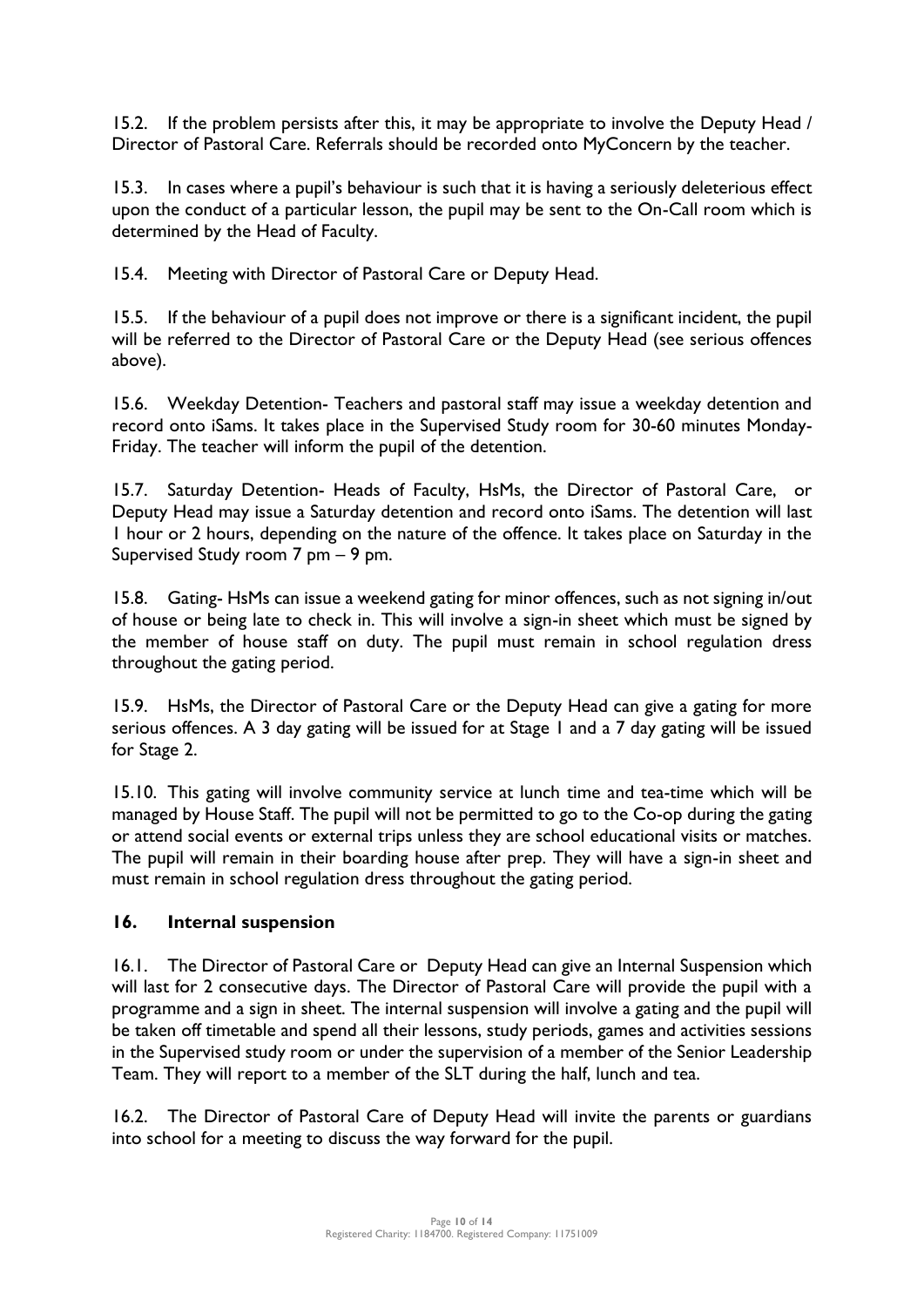# **17. External Suspension**

17.1. The Deputy Head will suspend a pupil for 3 days. The parents or guardians will be expected to arrange travel for the pupil to their house and back to school at the end of the suspension period. The Deputy Head will invite the parents into school for a meeting at the end of the suspension period, before the pupil is permitted to return to school. The pupil will then be placed on an agreed behavioural contract.

17.2. In the first instance, however, good behaviour will be promoted and poor behaviour challenged through strong, positive, professional relationships between staff and pupils. The school places great emphasis on the encouragement of pupils through promoting good behaviour in a manner that reflects the ethos of the Benedictine community.

17.3. The Director of Pastoral Care will take responsibility for reviewing sanctions to ensure consistency.

# **18. Malicious allegations against staff**

18.1. It should be noted that Pupils who are found to have made malicious allegations against staff will be deemed to have breached the school behaviour policy. In such cases the school will consider whether to apply an appropriate sanction, which could include temporary or permanent exclusion (as well as referral to the police if there are grounds for believing a criminal offence may have been committed).

# **19. Review**

19.1. A pupil or their parents may request a Governors' Review of the Head's decision to expel or require a pupil to leave, or where a decision has been made to suspend a pupil for eleven school days or more, or where suspension would prevent the pupil from taking a public examination.

19.2. The form of application for a review and the review procedures will be supplied to parents on request at the time of the original decision here will be no right to a Governors' Review of other sanctions but a pupil who feels aggrieved may ask the Head, Deputy Head or a HsM to take up their concerns with the member of staff who imposed the sanction.

19.3. The school reserves the right to investigate matters which occur outside School, if it feels that they are relevant to life within the school. The school reserves the right to act reasonably in administering other sanctions, as a reasonable parent might do.

19.4. Sanctions will be recorded onto the Serious Sanctions register which is held on the Safeguarding Drive. Records will include the name of the pupil, the reason for the sanctionand the identity of the individual administering the sanction. In cases of serious incident, a MyConcern report will be completed and parents will be informed by letter and/or by email (via the parent portal) or telephone.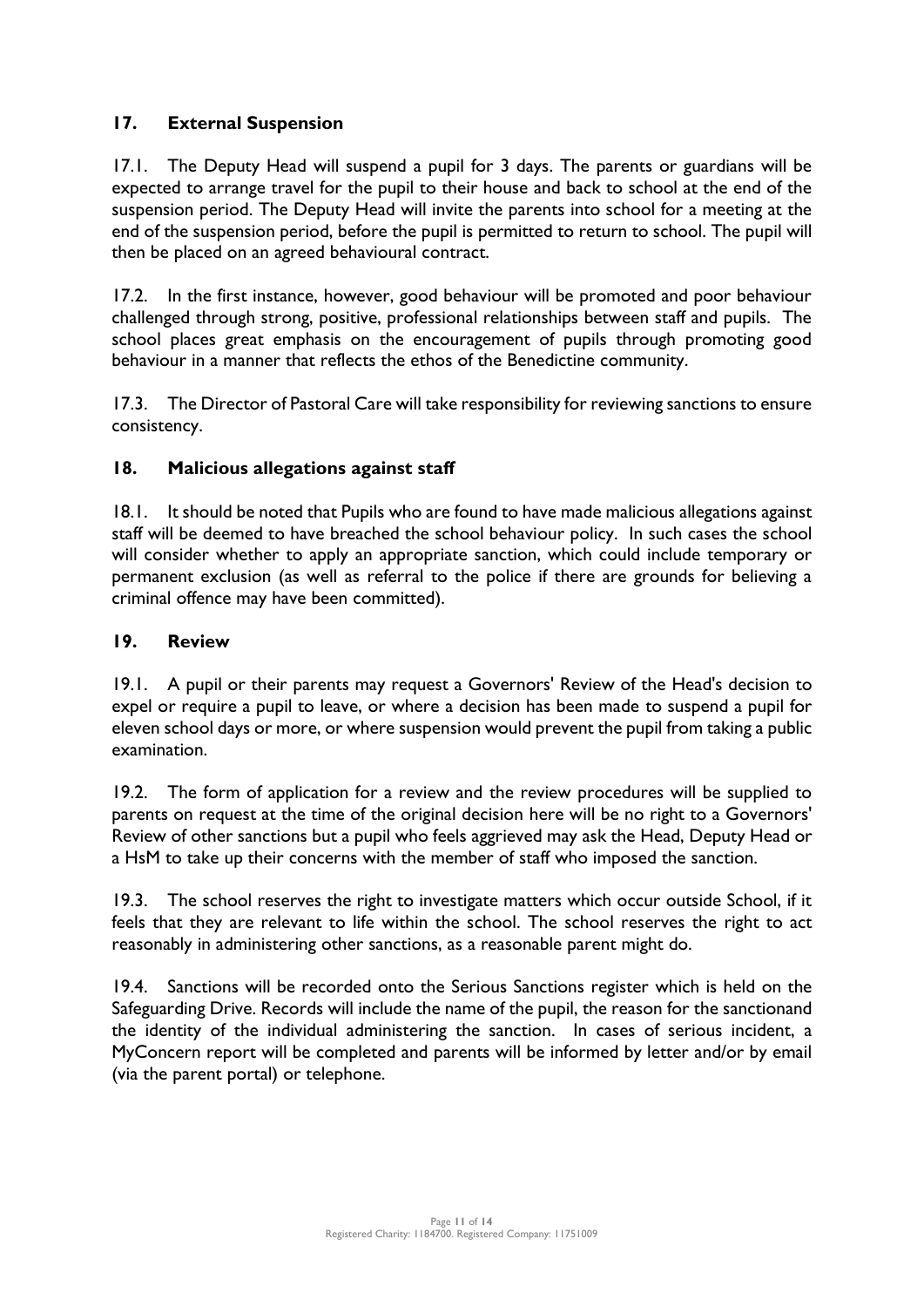#### **20. Roles and Responsibilities**

20.1. All members of the Common Room and House pastoral teams have a responsibility to maintain school discipline and manage the behaviour of pupils. They must have realistic expectations of pupil behaviour, and be prepared to talk through and engage with issues of behaviour before thinking of applying sanctions. They are encouraged to ask for help from more senior and more experienced colleagues to resolve difficulties.

20.1.1. **House Masters** and **House Mistresses** and their **Assistants** have a responsibility for the safety and behaviour of pupils in their Houses. They are expected to maintain good House discipline, to help pupils develop self-discipline, and to encourage and reward effort and achievement in all spheres of school life. They, along with the tutor, will be a primary point of contact with parents and staff about all aspects of a pupil's behaviour and development. They will be informed and consulted by all members of staff, particularly the pupil's tutor, about issues involving pupils in their House.

20.1.2. The **Deputy Head** and **Director of Pastoral Care** will consult them on any issue that might lead to a pupil's suspension. They must develop a clear system of House rewards and sanctions in line with the guidelines above. They must keep records of any sanctions imposed on a pupil at the House level. They may construct welfare plans or behavioural contracts for those pupils who may be in danger of permanent exclusion.

20.1.3. The **Director of Pastoral Care, the Academic Leadership Team** and the **Deputy Head** have responsibility for helping members of the teaching staff to develop good strategies for classroom management. They will liaise with Heads of Faculties, who have a particular responsibility to manage the behaviour of pupils in lessons in their faculty, on any issues arising from this. They will ensure that the induction of any new staff will include specific reference to this policy and how it works.

20.1.4. The **Deputy Head** and Academic Leadership Team will develop procedures for the award of Merits, Distinctions and Head's Commendations. They will also ensure that the reporting system encourages and notes special effort or achievement, but also draws attention to concerns about poor behaviour or unacceptable work. They will from time to time be asked by Heads of Faculty to see pupils whose work is unsatisfactory or who are in danger of failing exams.

20.1.5. The **Director of Pastoral Care** is responsible for managing day-today issues of discipline and behaviour within the school. They will review the effectiveness of this and associated policies at regular intervals and identify recurrent problems. They will promote the 'Expected Behaviour' code and the whole of this policy to pupils, staff and parents. They will publish procedures in relation to sanctions and will keep records of all detentions and major disciplinary incidents. The Director of Pastoral Care will keep the Deputy Head informed of any significant issues of behaviour which arise. They will ensure that induction procedures for House staff and parents include reference to this policy and how it works. They will ensure a consistency of pastoral and disciplinary approach in all the Houses. They are responsible for the promotion of positive behaviour among pupils.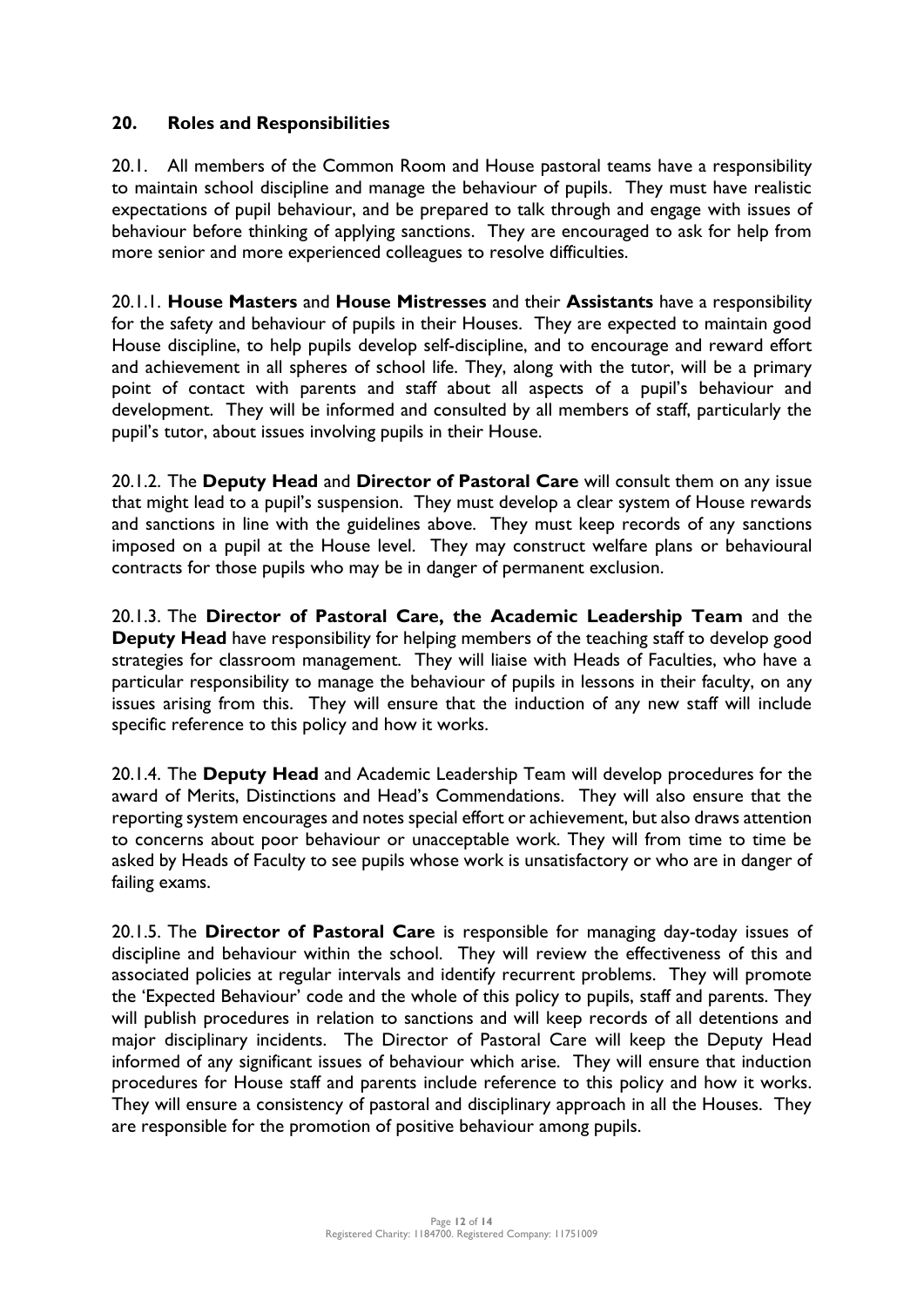20.1.6. The **Deputy Head** is responsible to the Head for overseeing standards of discipline within the school. They will determine the main principles behind any behaviour policy and ensure that is does not conflict with other school policies. They will determine all issues of suspension in consultation with the Head and keep a record of suspensions. They will ensure that parents are aware of this Behaviour Policy.

20.1.7. The **Head** determines all cases of permanent exclusion, and is responsible for ensuring that the school's Behaviour Policy takes account of the requirements of the Governors.

20.1.8. The **Governors** endorse the principles underlying the policy and require the Head to ensure appropriate standards of discipline within the school.

| <b>Downside School Policy Approval Record</b> |                                                             |  |
|-----------------------------------------------|-------------------------------------------------------------|--|
| <b>Reviewed by</b>                            | Director of Pastoral Care                                   |  |
|                                               |                                                             |  |
| <b>Date</b>                                   | November 2021                                               |  |
| <b>Authorised by</b>                          | Chair of the Board of Governing Body                        |  |
|                                               | Giles Mercer                                                |  |
| <b>Date</b>                                   | December 2021                                               |  |
| <b>Next Review</b>                            | November 2022                                               |  |
|                                               |                                                             |  |
| <b>Circulation</b>                            | Governors / all staff / [volunteers] automatically          |  |
|                                               | Parents on request                                          |  |
|                                               | Published on the School's website                           |  |
|                                               |                                                             |  |
| <b>Status</b>                                 | Complies with ISI regulatory requirements<br>September 2021 |  |

<sup>&</sup>lt;sup>1</sup> Non-statutory advice from the Department for Education: Behaviour and discipline in schools (2016) has also been used in the development of this policy